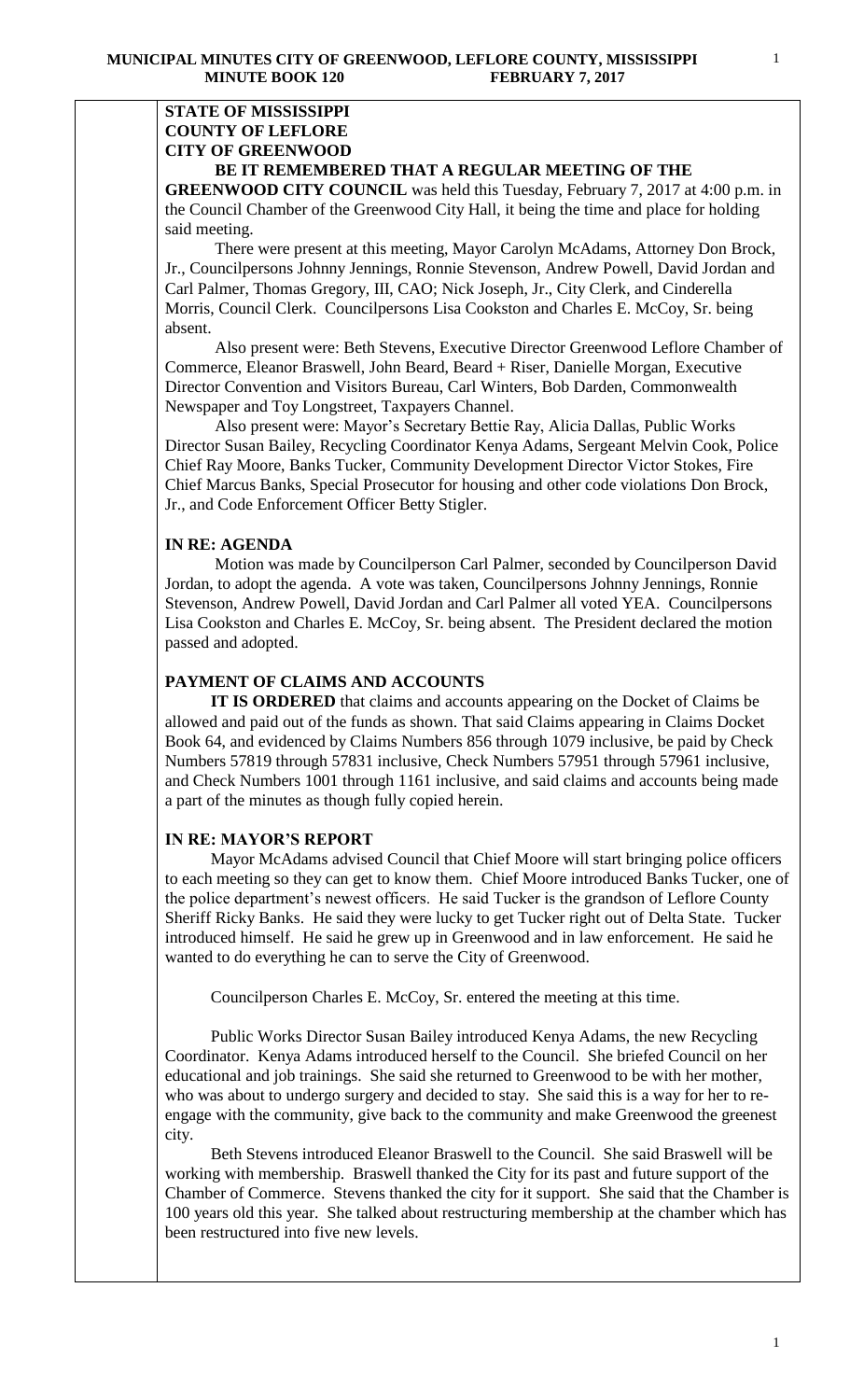Mayor McAdams reminded Council of the Mississippi Bicentennial exhibit at The Museum of the Mississippi Delta at 10:00 a.m. tomorrow displaying the 20 star flag and the constitution of the State of Mississippi. Mayor McAdams said that Rail Spike Park is shaping up. She said that the asphalt pathway at Rail Spike Park is finished. She said the project should be finished in 60 to 65 days. **IN RE: PUBLIC AGENDA IN RE: DILAPIDATED HOUSING RESOLUTION ADJUDGING PROPERTY TO BE A MENACE TO THE PUBLIC HEALTH AND SAFETY** Greenwood Properties, LLC 707 Avenue L (Rear) **- Tabled Unanimously RESOLUTION AUTHORIZING CLEANING OF STATE OWNED PROPERTY** State of Mississippi 313 West Henry Street **- Adopted Unanimously RESOLUTION AUTHORIZING CLEANING OF STATE OWNED PROPERTY** State of Mississippi 320 Avenue H - Adopted Unanimously **RESOLUTION AUTHORIZING CLEANING OF STATE OWNED PROPERTY** State of Mississippi 209 West Henry Street **- Adopted Unanimously RESOLUTION AUTHORIZING CLEANING OF STATE OWNED PROPERTY** State of Mississippi 700 Fulton Street - Adopted Unanimously **RESOLUTION SETTING HEARING AND AUTHORIZING ISSUANCE OF NOTICE** Ronald E. Cook Donald E. Cook #1 through #12 Kelley Alley **Alley Fig. 2018** - Adopted Unanimously **RESOLUTION SETTING HEARING AND AUTHORIZING ISSUANCE OF NOTICE** Robert Lee Crain 500 Hope Street - Adopted Unanimously **RESOLUTION SETTING HEARING AND AUTHORIZING ISSUANCE OF NOTICE** Cruger Properties LLC 112 Lee Street - Adopted Unanimously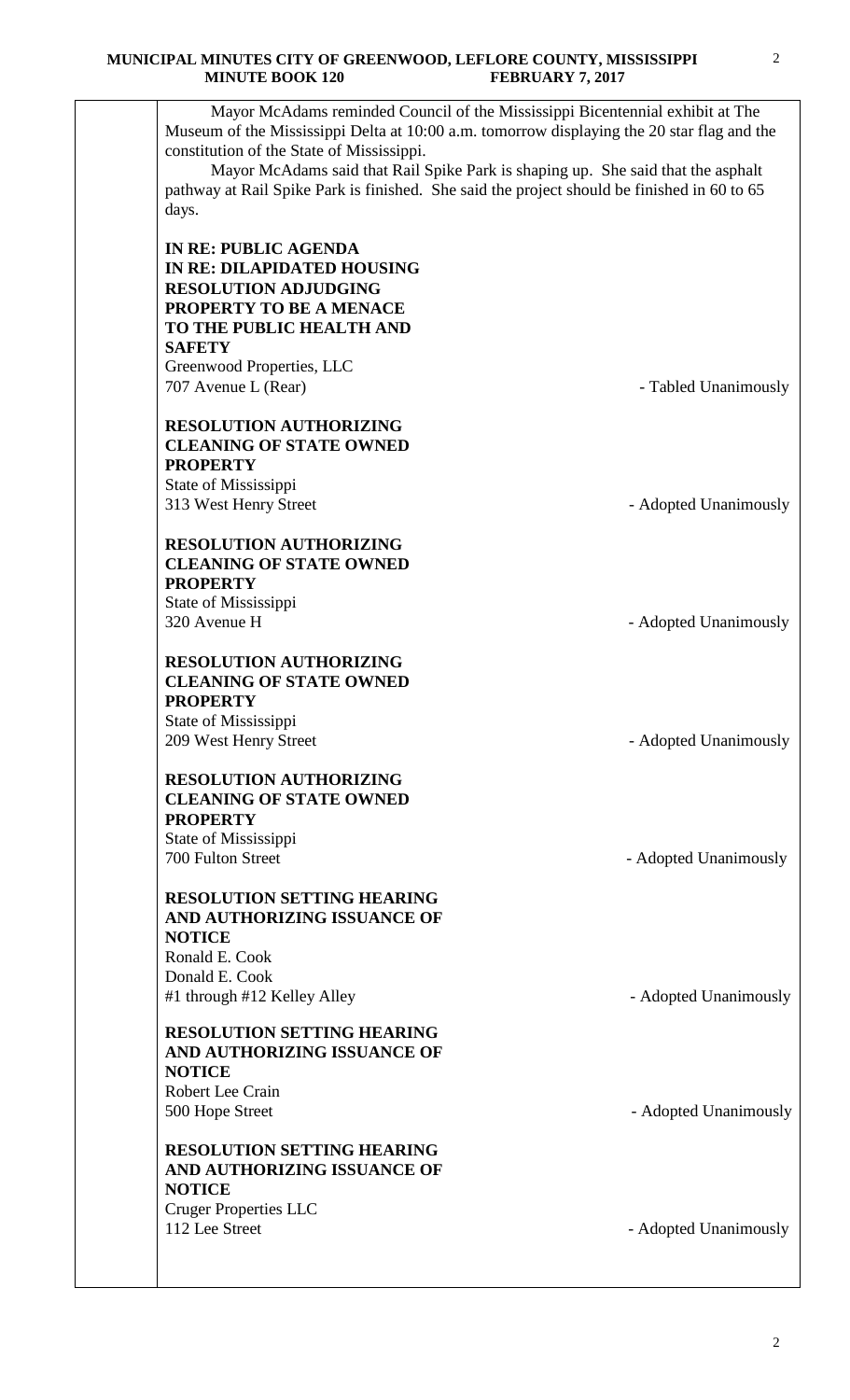| <b>RESOLUTION SETTING HEARING</b>  |                       |
|------------------------------------|-----------------------|
| AND AUTHORIZING ISSUANCE OF        |                       |
| <b>NOTICE</b>                      |                       |
| Elizabeth Leach, Deceased          |                       |
| and to any known and unknown       |                       |
| heirs having an interest           |                       |
| 608 Avenue M                       | - Adopted Unanimously |
|                                    |                       |
| <b>RESOLUTION SETTING HEARING</b>  |                       |
| AND AUTHORIZING ISSUANCE OF        |                       |
| <b>NOTICE</b>                      |                       |
| Elizabeth Leach, Deceased          |                       |
| and to any known and unknown       |                       |
| heirs having an interest           |                       |
| 606 Avenue M                       | - Adopted Unanimously |
|                                    |                       |
| <b>RESOLUTION SETTING HEARING</b>  |                       |
| AND AUTHORIZING ISSUANCE OF        |                       |
| <b>NOTICE</b>                      |                       |
| SDG Investments, LLC               |                       |
| C/O Nick Miller, Manager           |                       |
| 203 Pearl Street                   |                       |
| 205 Pearl Street                   | - Adopted Unanimously |
|                                    |                       |
| <b>RESOLUTION SETTING HEARING</b>  |                       |
| AND AUTHORIZING ISSUANCE OF        |                       |
| <b>NOTICE</b>                      |                       |
| Beatrice A. Tatem                  |                       |
| 318 West McLaurin Street           | - Adopted Unanimously |
|                                    |                       |
| <b>RESOLUTION SETTING HEARING</b>  |                       |
| AND AUTHORIZING ISSUANCE OF        |                       |
| <b>NOTICE</b>                      |                       |
| Phillip Joe                        |                       |
| 800 Bowie Lane                     | - Adopted Unanimously |
|                                    |                       |
| <b>RESOLUTION SETTING HEARING</b>  |                       |
| AND AUTHORIZING ISSUANCE OF        |                       |
| <b>NOTICE</b>                      |                       |
| Donna Marie Lofton                 |                       |
| Sylvia Blackmon                    |                       |
| 119 West McLaurin Street           |                       |
| 117 West McLaurin Street           | - Adopted Unanimously |
|                                    |                       |
| <b>RESOLUTION SETTING HEARING</b>  |                       |
| AND AUTHORIZING ISSUANCE OF        |                       |
| <b>NOTICE</b>                      |                       |
| Josephine Gray, Deceased           |                       |
|                                    |                       |
| and to any other known and unknown |                       |
| person or heir having an interest  |                       |
| 530 Avenue G                       | - Adopted Unanimously |
| <b>RESOLUTION SETTING HEARING</b>  |                       |
|                                    |                       |
| AND AUTHORIZING ISSUANCE OF        |                       |
| <b>NOTICE</b>                      |                       |
| Lula S. Ferguson                   |                       |
| Artis Ferguson, II                 |                       |
| Arnetria Deondrae Ferguson         |                       |
| 319 Ash Street                     | - Adopted Unanimously |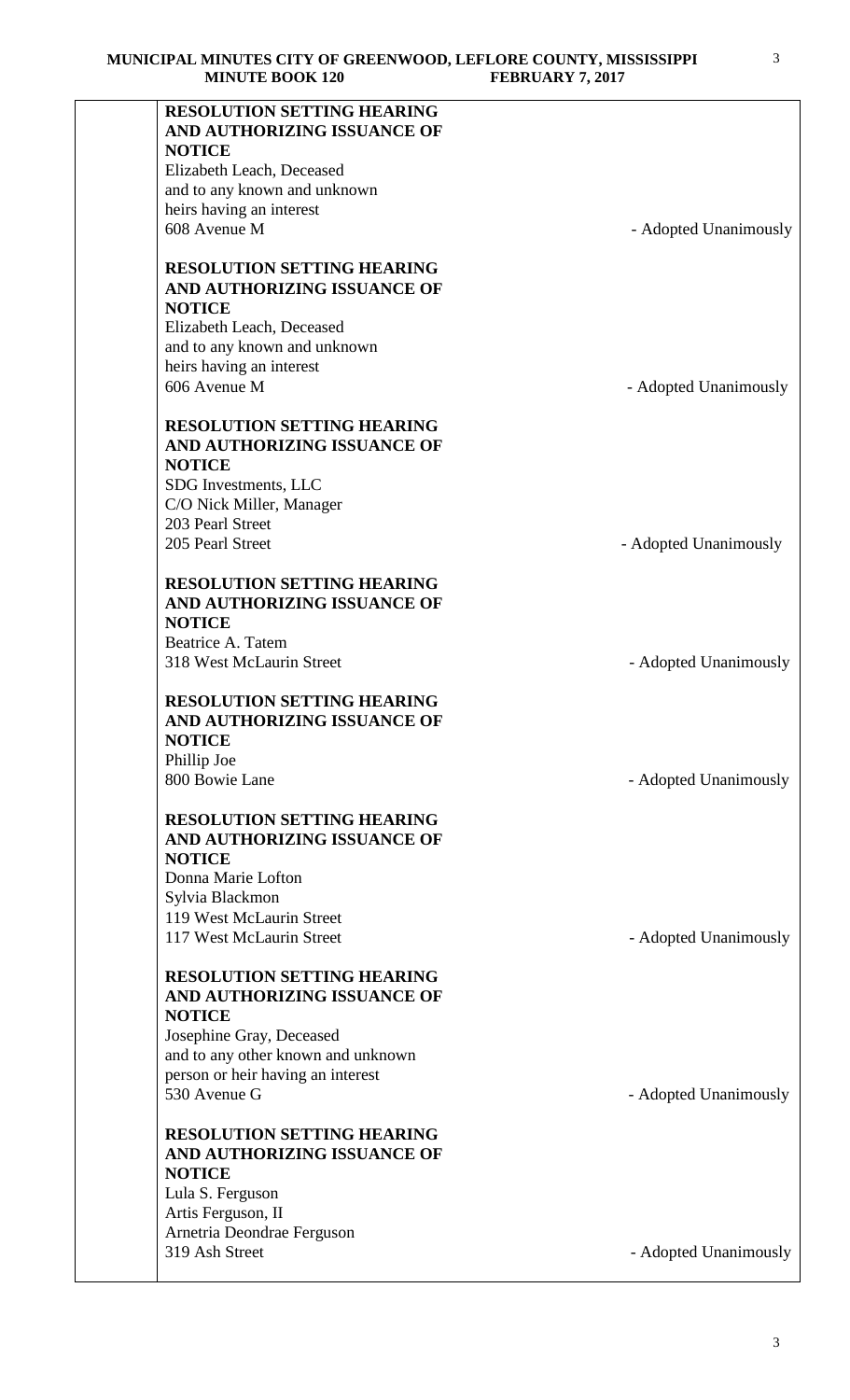## **RESOLUTION SETTING HEARING AND AUTHORIZING ISSUANCE OF NOTICE**

Viking Investments, LLC 217 West Henry, 219 West Henry , 703 and 703 Rear Fulton, 705 and 705 Rear Fulton, 707 and 707 Rear Fulton, 709 and 709 Rear Fulton,711 and 711 Rear Fulton, and 713 and 713 Rear Fulton - Adopted Unanimously

# **RESOLUTION SETTING HEARING AND AUTHORIZING ISSUANCE OF NOTICE**

Greenwood Car Care, LLC 623 Howard Street - Adopted Unanimously

**IN RE: POLICY ISSUES AGENDA – NONE**

## **IN RE: ROUTINE AGENDA IN RE: CONSENT AGENDA IN RE: MINUTES**

 Motion was made by Councilperson Charles E. McCoy, Sr., seconded by Councilperson Carl Palmer, to adopt the minutes of the January 17, 2017 City Council meeting. A vote was taken, Councilpersons Johnny Jennings, Ronnie Stevenson, Charles E. McCoy, Sr., Andrew Powell, David Jordan and Carl Palmer all voted YEA. Councilperson Lisa Cookston being absent. The President declared the motion passed and adopted.

## **IN RE: MINUTES**

 Motion was made by Councilperson Charles E. McCoy, Sr., seconded by Councilperson Carl Palmer, to adopt the minutes of the January 27, 2017 City Council meeting. A vote was taken, Councilpersons Johnny Jennings, Ronnie Stevenson, Charles E. McCoy, Sr., Andrew Powell, David Jordan and Carl Palmer all voted YEA. Councilperson Lisa Cookston being absent. The President declared the motion passed and adopted.

**RESOLUTION AUTHORIZING THE CITY OF GREENWOOD TO SUPPORT THE GREENWOOD-LEFLORE COUNTY CHAMBER OF COMMERCE AT THE HENDERSON BAIRD LEADERSHIP CIRCLE MEMBERSHIP LEVEL - Adopted Unanimously** 

**A RESOLUTION AUTHORIZING THE EXPENDITURE OF FUNDS FOR ADVERTISEMENT UNDER THE PROVISIONS OF M.C.A §17-3-1 AND §17-3-3 TO ASSIST THE MUSEUM OF THE MISSISSIPPI DELTA** - **Adopted Unanimously** 

## **AN ORDER REVISING THE BUDGET FOR THE FISCAL YEAR 2016-2017 AS AUTHORIZED BY CHAPTER 519 OF LAWS OF MISSISSIPPI FOR 1985.**

**WHEREAS**, provisions of Chapter 519 of the Laws of Mississippi of 1985, as amended, municipal budgets for fiscal year may be revised under circumstances as set forth therein and;

**WHEREAS**, it affirmatively appears that there remains in certain funds an unexpended sum not needed or expected to be needed for the purpose or purposes for which it was appropriated in said budget and that the same should be transferred to another code where needed.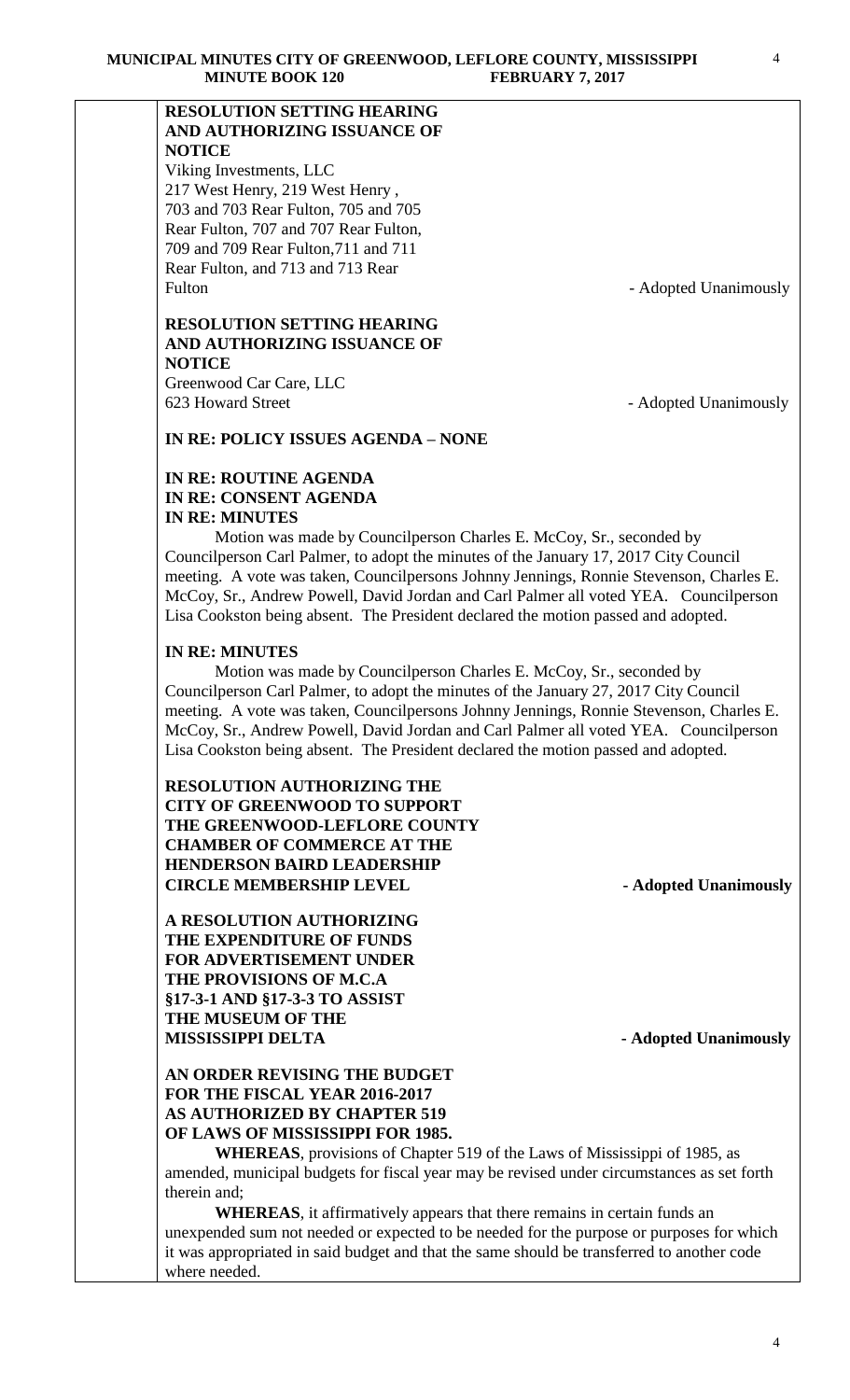**IT IS THEREFORE, ORDERED** that the budget for the fiscal year beginning October 1, 2016 and ending September 30, 2017, be and the same is hereby revised and amended so as to make the following changes, to wit: It is requested that the budget for the Urban Renewal Revenue Bonds-Milwaukee Tool Fund for fiscal year ending September 30, 2017, be amended and changed as follows, to wit: ACCOUNT DESCRIPTION CURRENT INCREASE DECREASE NEW NUMBER BUDGET BUDGET 265-000-341 Rent \$ .00 \$149,994.00 \$149,994.00 265-000-342 Maintenance Fees \$ .00 \$ 82,494.00 \$ 82,494.00 265-650-600 Legal & Professional \$ .00 \$ 42,364.00 \$ 42,364.00 265-650-801 Bond Redemption \$ .00 \$ 18,519.00 \$ 18,519.00 265-650-997 Ending Fund Balance \$ .00 \$171,605.00 \$171,605.00 This revised budget amendment constitutes an increase to the Urban Renewal Revenue Bonds-Milwaukee Tool Fund. Nick Joseph, Jr., CPA City Clerk The above and foregoing order having first been reduced to writing was considered section by section and then as a whole, having been introduced by Councilperson Charles E. McCoy, Sr., was duly seconded for adoption by Councilperson Carl Palmer, and upon a vote being called received the following vote: COUNCILPERSON YEA NAY Johnny Jennings X Lisa Cookston Absent Ronnie Stevenson X Charles E. McCoy, Sr. X Andrew Powell X David Jordan X

The President of the Council then declared the motion passed and adopted this the 7th day of February, 2017.

RONNIE STEVENSON PRESIDENT OF THE COUNCIL

Carl Palmer X

### CAROLYN MCADAMS, MAYOR

ATTEST: CINDERELLA M. MORRIS, DEPUTY CLERK

It is requested that the budgets for Supervision and Finance and Public Works Street Department fiscal year 2016-2017 be amended and changed as follows to-wit.

|             |                        |               |          |          | Revised       |
|-------------|------------------------|---------------|----------|----------|---------------|
| Account No. | Description            | <b>Budget</b> | Increase | Decrease | <b>Budget</b> |
| 001-040-695 | Contingency            | 64,765        |          | 2,800    | 61,965        |
| 001-201-522 | <b>Street Supplies</b> | 2,000         | 2,800    |          | 4,800         |

The above constitutes a total transfer of funds in the amount of \$2,800 which decreases the Supervision and Finance budget and increases Street Supplies.

Respectfully Submitted,

Carolyn McAdams

Mayor

 The above and foregoing order having first been reduced to writing was considered section by section and then as a whole, having been introduced by Councilperson Charles E. McCoy, Sr., was duly seconded for adoption by Councilperson Carl Palmer, and upon a vote being called received the following vote: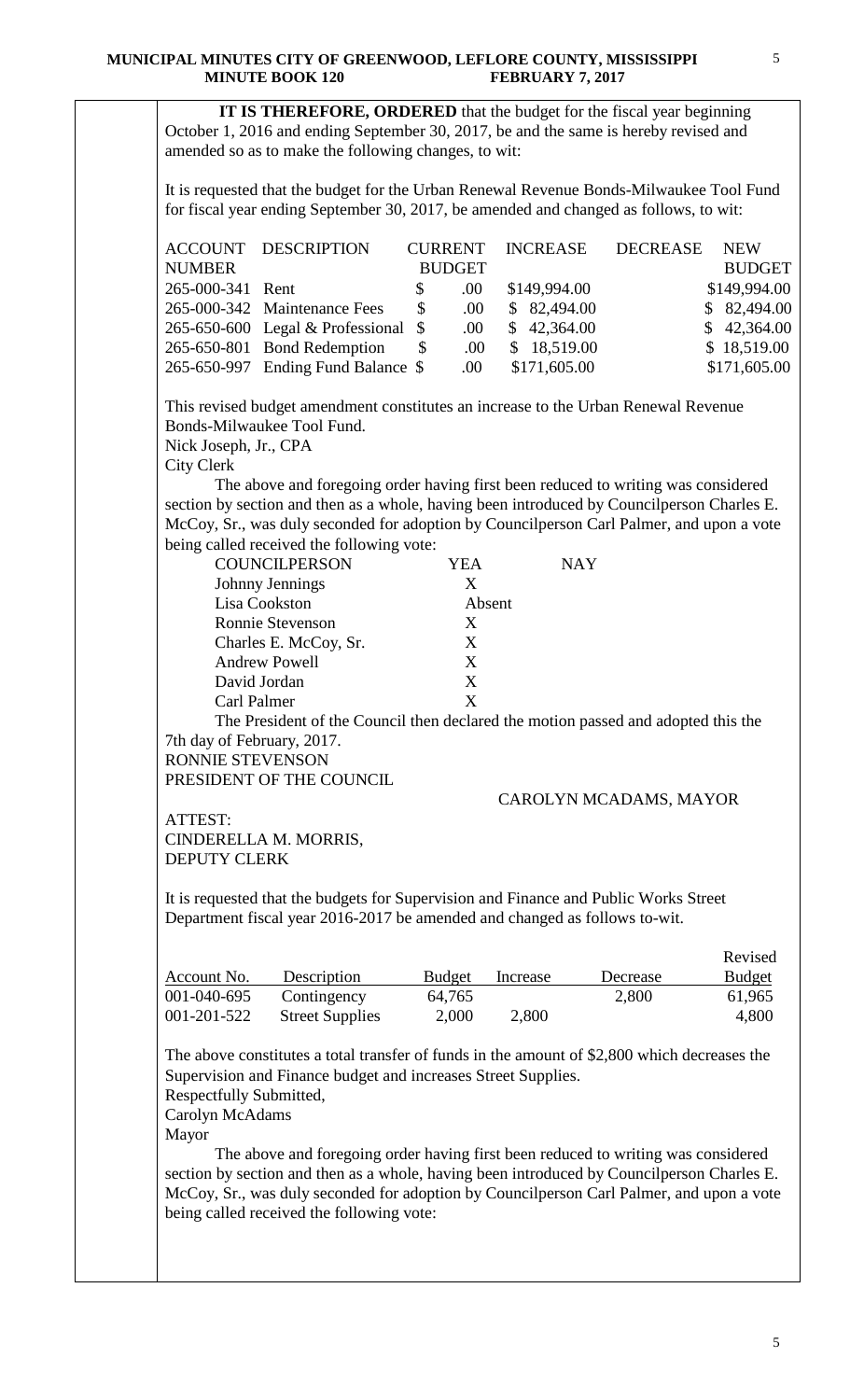#### **MUNICIPAL MINUTES CITY OF GREENWOOD, LEFLORE COUNTY, MISSISSIPPI MINUTE BOOK 120**

| <b>COUNCILPERSON</b>                                                                                                                                                                                                                                                                                                                                                                                                                   | <b>YEA</b>            | <b>NAY</b>      |                        |                       |
|----------------------------------------------------------------------------------------------------------------------------------------------------------------------------------------------------------------------------------------------------------------------------------------------------------------------------------------------------------------------------------------------------------------------------------------|-----------------------|-----------------|------------------------|-----------------------|
| Johnny Jennings                                                                                                                                                                                                                                                                                                                                                                                                                        | X                     |                 |                        |                       |
| Lisa Cookston                                                                                                                                                                                                                                                                                                                                                                                                                          | Absent                |                 |                        |                       |
| Ronnie Stevenson                                                                                                                                                                                                                                                                                                                                                                                                                       | X                     |                 |                        |                       |
| Charles E. McCoy, Sr.                                                                                                                                                                                                                                                                                                                                                                                                                  | X                     |                 |                        |                       |
| <b>Andrew Powell</b>                                                                                                                                                                                                                                                                                                                                                                                                                   | X                     |                 |                        |                       |
| David Jordan                                                                                                                                                                                                                                                                                                                                                                                                                           | $\mathbf X$           |                 |                        |                       |
| Carl Palmer                                                                                                                                                                                                                                                                                                                                                                                                                            | X                     |                 |                        |                       |
| The President of the Council then declared the motion passed and adopted this the                                                                                                                                                                                                                                                                                                                                                      |                       |                 |                        |                       |
| 7th day of February, 2017.                                                                                                                                                                                                                                                                                                                                                                                                             |                       |                 |                        |                       |
| RONNIE STEVENSON                                                                                                                                                                                                                                                                                                                                                                                                                       |                       |                 |                        |                       |
| PRESIDENT OF THE COUNCIL                                                                                                                                                                                                                                                                                                                                                                                                               |                       |                 |                        |                       |
|                                                                                                                                                                                                                                                                                                                                                                                                                                        |                       |                 | CAROLYN MCADAMS, MAYOR |                       |
| ATTEST:                                                                                                                                                                                                                                                                                                                                                                                                                                |                       |                 |                        |                       |
| CINDERELLA M. MORRIS,                                                                                                                                                                                                                                                                                                                                                                                                                  |                       |                 |                        |                       |
| <b>DEPUTY CLERK</b>                                                                                                                                                                                                                                                                                                                                                                                                                    |                       |                 |                        |                       |
|                                                                                                                                                                                                                                                                                                                                                                                                                                        |                       |                 |                        |                       |
| It is requested that the budget for the Industrial Rent-Milwaukee Electric Tool II Fund for                                                                                                                                                                                                                                                                                                                                            |                       |                 |                        |                       |
| fiscal year ending September 30, 2017, be amended and changed as follows, to wit:                                                                                                                                                                                                                                                                                                                                                      |                       |                 |                        |                       |
|                                                                                                                                                                                                                                                                                                                                                                                                                                        |                       |                 |                        |                       |
| <b>ACCOUNT</b><br>DESCRIPTION                                                                                                                                                                                                                                                                                                                                                                                                          | <b>CURRENT</b>        | <b>INCREASE</b> | <b>DECREASE</b>        | <b>NEW</b>            |
| <b>NUMBER</b>                                                                                                                                                                                                                                                                                                                                                                                                                          | <b>BUDGET</b>         |                 |                        | <b>BUDGET</b>         |
| 146-000-342 Maintenance Fees                                                                                                                                                                                                                                                                                                                                                                                                           | \$.00                 | \$3,047.00      |                        | \$3,047.00            |
|                                                                                                                                                                                                                                                                                                                                                                                                                                        |                       |                 |                        |                       |
| 146-650-635 Repairs & Maint.                                                                                                                                                                                                                                                                                                                                                                                                           | \$.00                 | \$3,047.00      |                        | \$3,047.00            |
|                                                                                                                                                                                                                                                                                                                                                                                                                                        |                       |                 |                        |                       |
|                                                                                                                                                                                                                                                                                                                                                                                                                                        |                       |                 |                        |                       |
| This revised budget amendment constitutes an increase to the Industrial Rent-Milwaukee                                                                                                                                                                                                                                                                                                                                                 |                       |                 |                        |                       |
| Electric Tool II Fund.                                                                                                                                                                                                                                                                                                                                                                                                                 |                       |                 |                        |                       |
| Nick Joseph, Jr., CPA                                                                                                                                                                                                                                                                                                                                                                                                                  |                       |                 |                        |                       |
| <b>City Clerk</b>                                                                                                                                                                                                                                                                                                                                                                                                                      |                       |                 |                        |                       |
| The above and foregoing order having first been reduced to writing was considered                                                                                                                                                                                                                                                                                                                                                      |                       |                 |                        |                       |
| section by section and then as a whole, having been introduced by Councilperson Charles E.                                                                                                                                                                                                                                                                                                                                             |                       |                 |                        |                       |
| McCoy, Sr., was duly seconded for adoption by Councilperson Carl Palmer, and upon a vote                                                                                                                                                                                                                                                                                                                                               |                       |                 |                        |                       |
|                                                                                                                                                                                                                                                                                                                                                                                                                                        |                       |                 |                        |                       |
| <b>COUNCILPERSON</b>                                                                                                                                                                                                                                                                                                                                                                                                                   | <b>YEA</b>            | <b>NAY</b>      |                        |                       |
| Johnny Jennings                                                                                                                                                                                                                                                                                                                                                                                                                        | X                     |                 |                        |                       |
| Lisa Cookston                                                                                                                                                                                                                                                                                                                                                                                                                          | Absent                |                 |                        |                       |
| Ronnie Stevenson                                                                                                                                                                                                                                                                                                                                                                                                                       | X                     |                 |                        |                       |
| Charles E. McCoy, Sr.                                                                                                                                                                                                                                                                                                                                                                                                                  | X                     |                 |                        |                       |
| <b>Andrew Powell</b>                                                                                                                                                                                                                                                                                                                                                                                                                   | X                     |                 |                        |                       |
| David Jordan                                                                                                                                                                                                                                                                                                                                                                                                                           | $\mathbf X$           |                 |                        |                       |
|                                                                                                                                                                                                                                                                                                                                                                                                                                        |                       |                 |                        |                       |
| Carl Palmer                                                                                                                                                                                                                                                                                                                                                                                                                            | X                     |                 |                        |                       |
| The President of the Council then declared the motion passed and adopted this the                                                                                                                                                                                                                                                                                                                                                      |                       |                 |                        |                       |
|                                                                                                                                                                                                                                                                                                                                                                                                                                        |                       |                 |                        |                       |
|                                                                                                                                                                                                                                                                                                                                                                                                                                        |                       |                 |                        |                       |
|                                                                                                                                                                                                                                                                                                                                                                                                                                        |                       |                 |                        |                       |
|                                                                                                                                                                                                                                                                                                                                                                                                                                        |                       |                 | CAROLYN MCADAMS, MAYOR |                       |
|                                                                                                                                                                                                                                                                                                                                                                                                                                        |                       |                 |                        |                       |
|                                                                                                                                                                                                                                                                                                                                                                                                                                        |                       |                 |                        |                       |
|                                                                                                                                                                                                                                                                                                                                                                                                                                        |                       |                 |                        |                       |
|                                                                                                                                                                                                                                                                                                                                                                                                                                        |                       |                 |                        |                       |
|                                                                                                                                                                                                                                                                                                                                                                                                                                        |                       |                 |                        |                       |
|                                                                                                                                                                                                                                                                                                                                                                                                                                        |                       |                 |                        |                       |
|                                                                                                                                                                                                                                                                                                                                                                                                                                        |                       |                 |                        |                       |
|                                                                                                                                                                                                                                                                                                                                                                                                                                        | <b>Current Budget</b> | <b>Increase</b> | Decrease               | <b>Revised Budget</b> |
| Prof svcs                                                                                                                                                                                                                                                                                                                                                                                                                              | \$800.00              |                 | \$500.00               | \$300.00              |
|                                                                                                                                                                                                                                                                                                                                                                                                                                        | 1,200.00              | \$500.00        |                        | 1,700.00              |
| being called received the following vote:<br>7th day of February, 2017.<br>RONNIE STEVENSON<br>PRESIDENT OF THE COUNCIL<br>ATTEST:<br>CINDERELLA M. MORRIS,<br><b>DEPUTY CLERK</b><br>It is requested that the budget for the Parks Maintenance Division, for fiscal year ending<br>September 30, 2017, be amended and changed as follows, to wit:<br><b>Account number</b> Description<br>001-341-600<br>001-341-560<br>Bldg mnt/repr |                       |                 |                        |                       |
|                                                                                                                                                                                                                                                                                                                                                                                                                                        |                       |                 |                        |                       |
|                                                                                                                                                                                                                                                                                                                                                                                                                                        |                       |                 |                        |                       |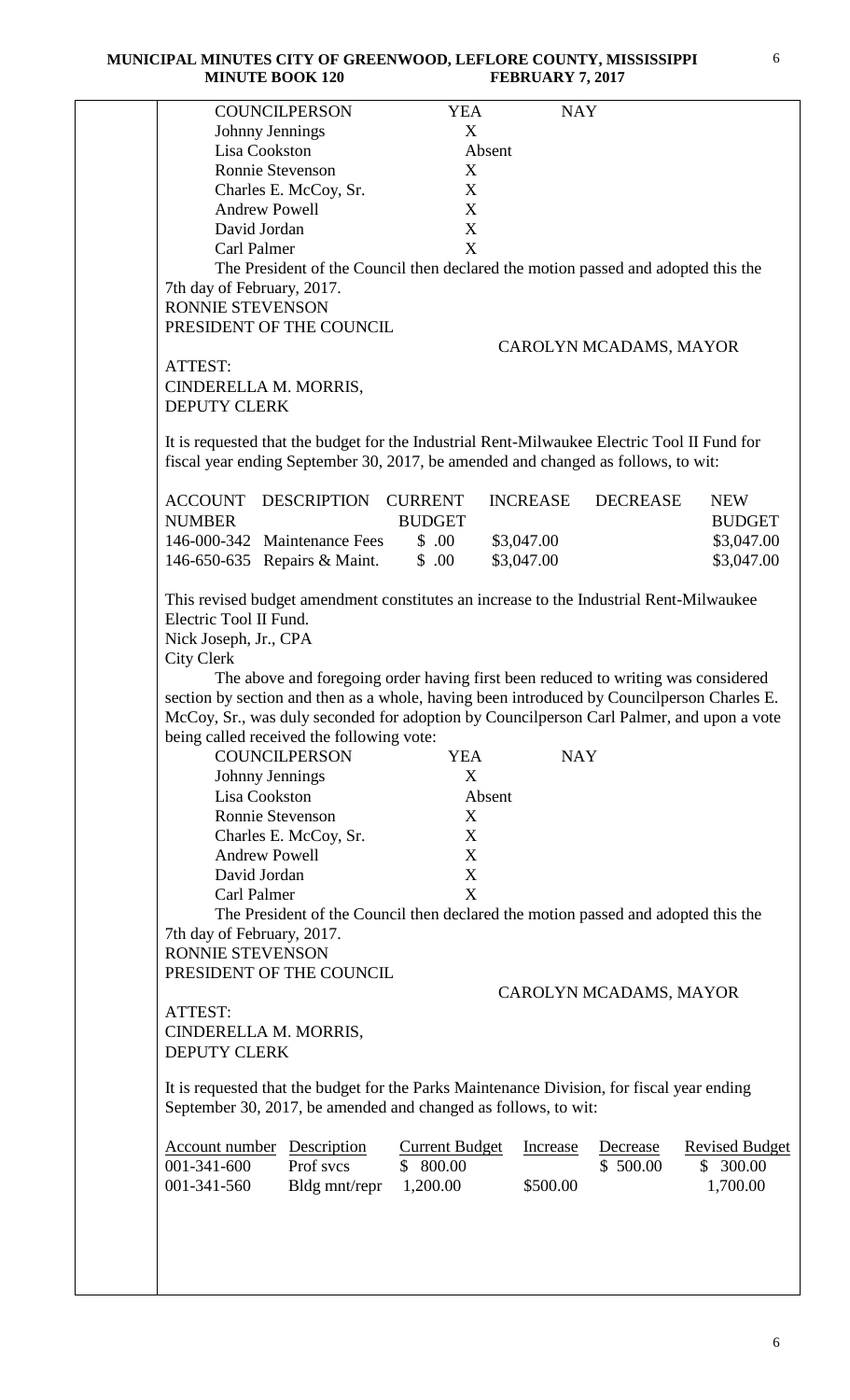#### **MUNICIPAL MINUTES CITY OF GREENWOOD, LEFLORE COUNTY, MISSISSIPPI MINUTE BOOK 120 FEBRUARY 7, 2017**

This budget adjustment constitutes a transfer of funds only and does not increase nor decrease the overall total budget for the Public Works Department. Thank you for your attention and response to this matter. Respectfully Submitted, Susan Bailey Public Works Director

 The above and foregoing order having first been reduced to writing was considered section by section and then as a whole, having been introduced by Councilperson Charles E. McCoy, Sr., was duly seconded for adoption by Councilperson Carl Palmer, and upon a vote being called received the following vote:

| <b>COUNCILPERSON</b>    | YEA    | <b>NAY</b> |
|-------------------------|--------|------------|
| Johnny Jennings         | X      |            |
| Lisa Cookston           | Absent |            |
| <b>Ronnie Stevenson</b> | X      |            |
| Charles E. McCoy, Sr.   | X      |            |
| <b>Andrew Powell</b>    | X      |            |
| David Jordan            | X      |            |
| Carl Palmer             | x      |            |

The President of the Council then declared the motion passed and adopted this the 7th day of February, 2017.

RONNIE STEVENSON PRESIDENT OF THE COUNCIL

CAROLYN MCADAMS, MAYOR

ATTEST: CINDERELLA M. MORRIS, DEPUTY CLERK

SB:gl

## **RESOLUTION AUTHORIZING THE MAYOR AND CITY CLERK TO DO ALL THINGS REASONABLE AND NECESSARY TO PAY ALL OBLIGATIONS ON THE DOCKET OF CLAIMS**

**WHEREAS**, the City from time to time incurs necessary reasonable expenses; and,

**WHEREAS**, all lawful obligations should be timely paid.

**NOW, THEREFORE, BE IT RESOLVED BY THE COUNCIL OF THE CITY OF GREENWOOD, LEFLORE COUNTY, MISSISSIPPI**:

**SECTION 1**: The Mayor and the City Clerk should be and they are hereby authorized to do all things reasonable and necessary to pay all those obligations listed in the "**DOCKET OF CLAIMS," BOOK 64, CITY OF GREENWOOD, FEBRUARY 7, 2017, CITY COUNCIL MEETING.**

The above and foregoing resolution, after having been first reduced to writing and read by the Clerk of the Council, was introduced by Councilperson Charles E. McCoy, Sr., seconded by Councilperson Carl Palmer, and was adopted by the following roll call to-wit:

YEAS NAYS

 Johnny Jennings Lisa Cookston- Absent Ronnie Stevenson Charles E. McCoy, Sr. Andrew Powell David Jordan Carl Palmer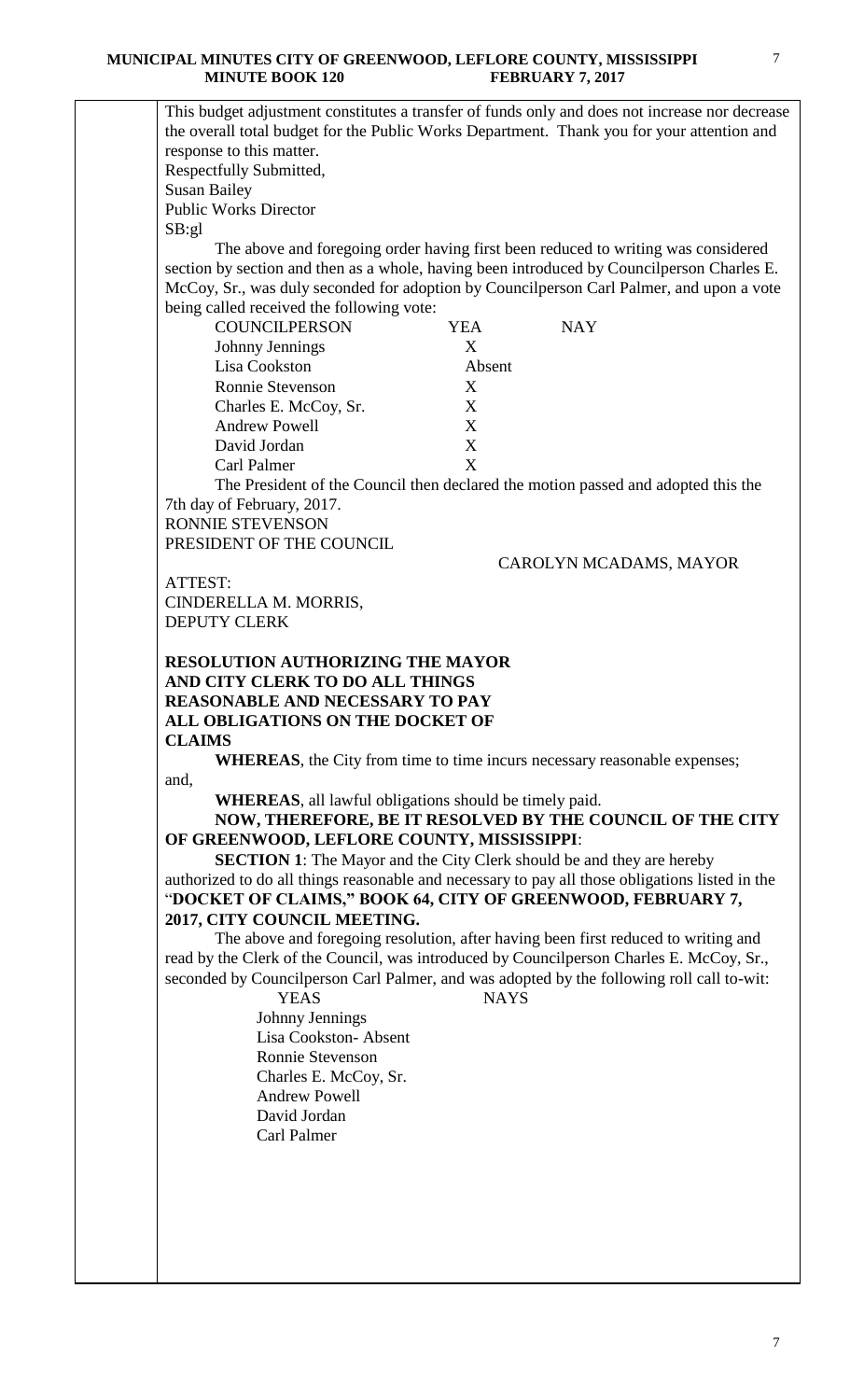Victor Stokes explained the following resolution. He said that AT & T was re-routing some existing lines that had collapsed. He said it was going to start in front of Port Elliott down to the corner of Howard and Market Streets.

**IN RE: ROUTINE ITEMS AGENDA A RESOLUTION APPROVING A PERMIT APPLICATION OF AT & T SOUTHEAST FOR USE AND OCCUPANCY AGREEMENT FOR THE CONSTRUCTION OR ADJUSTMENT OF A UTILITY WITHIN CITY STREET RIGHT-OF -WAY - Adopted Unanimously**

John Beard explained the change orders (one through eleven) cost for the Greenwood Police Department and Municipal Court Renovation Project. He announced that the construction process is on track. He said that items were not included in the original work. He advised the Mayor and Council that the Police Department's electrical service needs to be separate from the fire department and city hall. He stated that the change order is adding 45 additional days to the original completion date of April 7, 2017. He extended an invitation to the Council to do a walk through to see the progress. Councilperson Johnny Jennings suggested that Council do the walk through after the next meeting.

**A RESOLUTION AUTHORIZING CHANGE ORDERS NUMBER 1-11 OF KENNETH R. THOMPSON, JR., BUILDER, INC. FOR THE GREENWOOD POLICE DEPARTMENT AND MUNICIPAL COURT RENOVATION PROJECT TOTALING \$87,047.79 – Adopted Unanimously**

**RESOLUTION AUTHORIZING A DONATION IN THE AMOUNT OF \$15,000.00 TOWARDS THE CONSTRUCTION OF THE NEW LEFLORE COUNTY HUMANE SHELTER – Adopted Unanimously**

**RESOLUTION REQUESTING THE MISSISSIPPI STATE LEGISLATURE TO EXTEND FROM SEPTEMBER 30, 2017, TO AT LEAST SEPTEMBER 30, 2020, THE DATE OF REPEAL ON THE PROVISION OF LAW THAT ESTABLISHES THE GREENWOOD TOURISM COMMISSION – Adopted Unanimously**

**IN RE: STUDY AGENDA - NONE**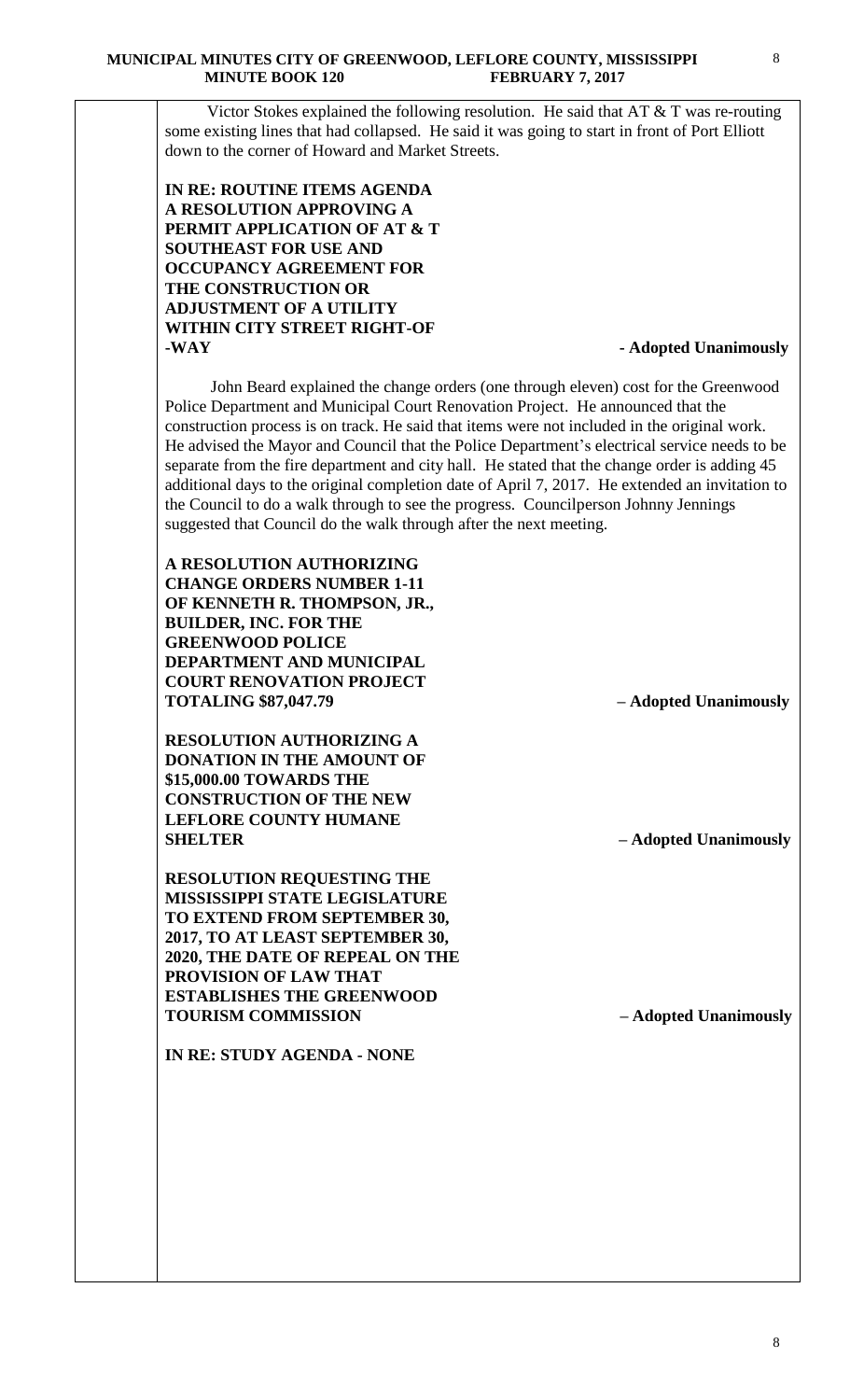| <b>MINUTE BOOK 120</b>                 | <b>FEBRUARY 7, 2017</b>                           |
|----------------------------------------|---------------------------------------------------|
| <b>ADJOURNED</b>                       | THERE BEING NO FURTHER BUSINESS, THIS MEETING WAS |
|                                        | RONNIE STEVENSON, PRESIDENT                       |
|                                        | JOHNNY JENNINGS, VICE PRESIDENT                   |
|                                        | <b>LISA COOKSTON</b>                              |
|                                        | CHARLES E. MCCOY, SR.                             |
|                                        | <b>ANDREW POWELL</b>                              |
|                                        | <b>DAVID JORDAN</b>                               |
|                                        | <b>CARL PALMER</b>                                |
|                                        |                                                   |
| <b>CERTIFIED BY:</b>                   |                                                   |
| NICK JOSEPH, JR.,<br><b>CITY CLERK</b> |                                                   |
|                                        |                                                   |
|                                        |                                                   |
|                                        |                                                   |
|                                        |                                                   |
|                                        |                                                   |
|                                        |                                                   |
|                                        |                                                   |
|                                        |                                                   |
|                                        |                                                   |